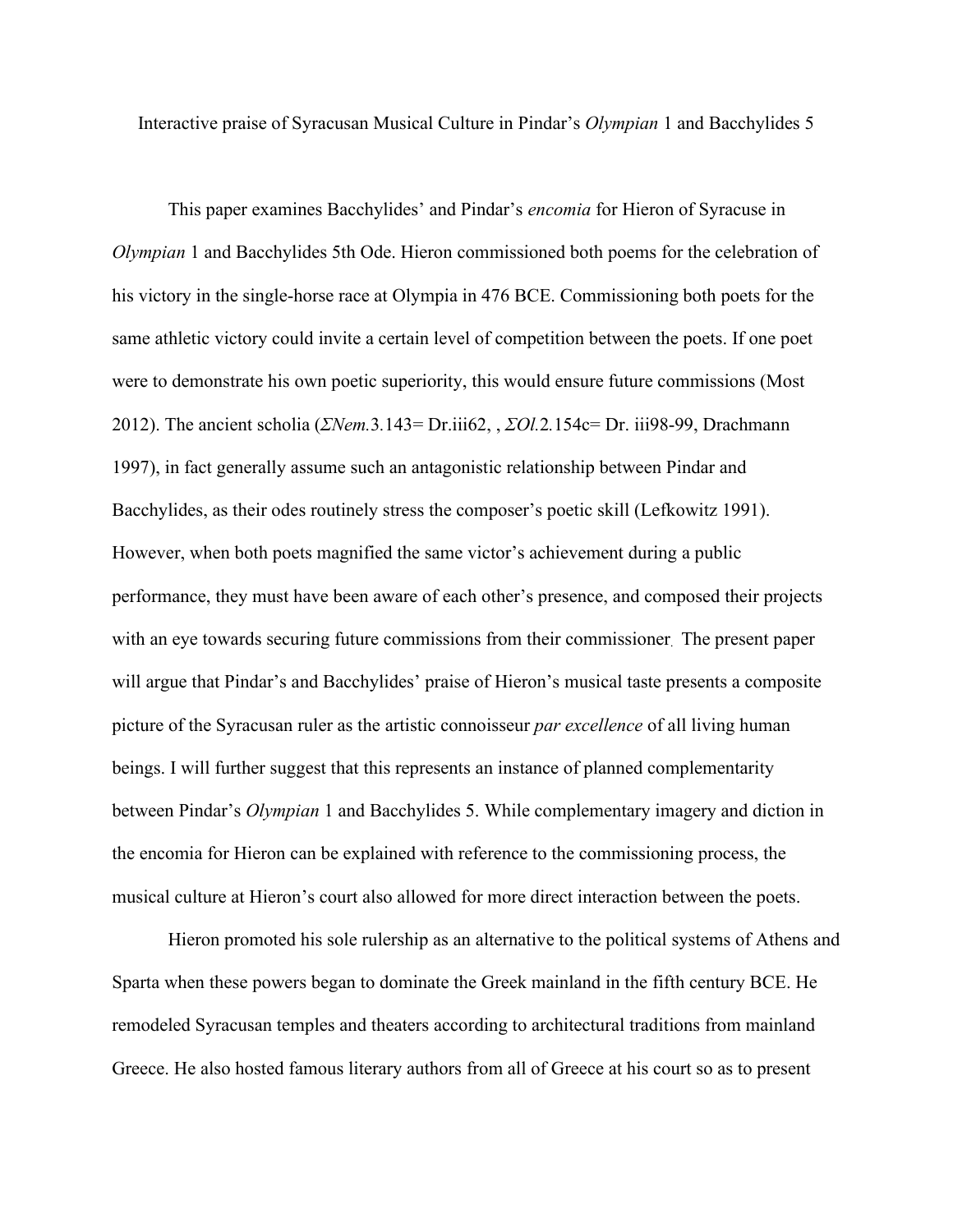Syracuse as one of the foremost intellectual centers of the Greek world (Morgan 2015). The commissioning of both Pindar and Bacchylides for the same victory in 476 BCE was part and parcel of this transformation of Sicilian musical culture. As such, patterns of close verbal engagement between *Olympian* 1 and Bacchylides 5th Ode might even suggest conscious collaboration between the poets to embed their songs in Hieron's cultural milieu.

Bacchylides' frames his entire poem as a finely woven gift (*ἄγαλμα*... *ὑφάνας ὕμνον* B.5.4-10). The speaker depicts himself as a distinguished attendant of the Muses (*Οὐρανίας κλεινὸς θεράπων* Β.5.14) and expects that Hieron will fully appreciate the complexity of his work. He even singles the Syracusan ruler out as the only living human being capable of understanding the poem (*γνώσῃ*... *τῶν γε νῦν αἴ τις ἐπιχθονίων*, *ὀρθῶς* B.5.3-6). Bacchylides thus foregrounds praise of Hieron's intellectual capacity (*γνώσῃ* 5.3). More specifically, he illustrates the workings of Hieron's mind through the language of visual and intellectual perception; if Hieron will "look at" (*ἄθρησον* B.5.8) the poem unfolding before him with his mind (*νόῳ* B.5.8) he will enjoy it (*ἀμπαύσας μεριμνᾶν* B.5.7).

As Maehler (1982) has observed, several of these themes are resumed at the close of Pindar's *Olympian 1*. Pindar, like Bacchylides presents himself as Hieron's guest (*ξένον* Ol.1.103; *ξένος* B.5.11). Pindar also metaphorizes his poetry in service of Hieron as a finelywoven gift (*δαιδαλωσέμεν ὕμνων πτυχαῖς* Ol.1.104; *ὑφάνας ὕμνον* B.5.10). Furthermore, both poets depict Hieron as the only human being who can truly appreciate their art (*μή τιν'* ...*καλῶν τε ἴδριν* Ol.1.103; *γνώσῃ*... *τῶν γε νῦν αἴ τις ἐπιχθονίων*, *ὀρθῶς* B.5.3-6). A preliminary glance at Bacchylides 5 and *Olympian* 1 suggests that the poets followed an encomiastic program which Hieron had laid out for them. He could have individually distributed such a program to both of the poets. Nevertheless, the poems must be examined within Hieron's radical transformation of